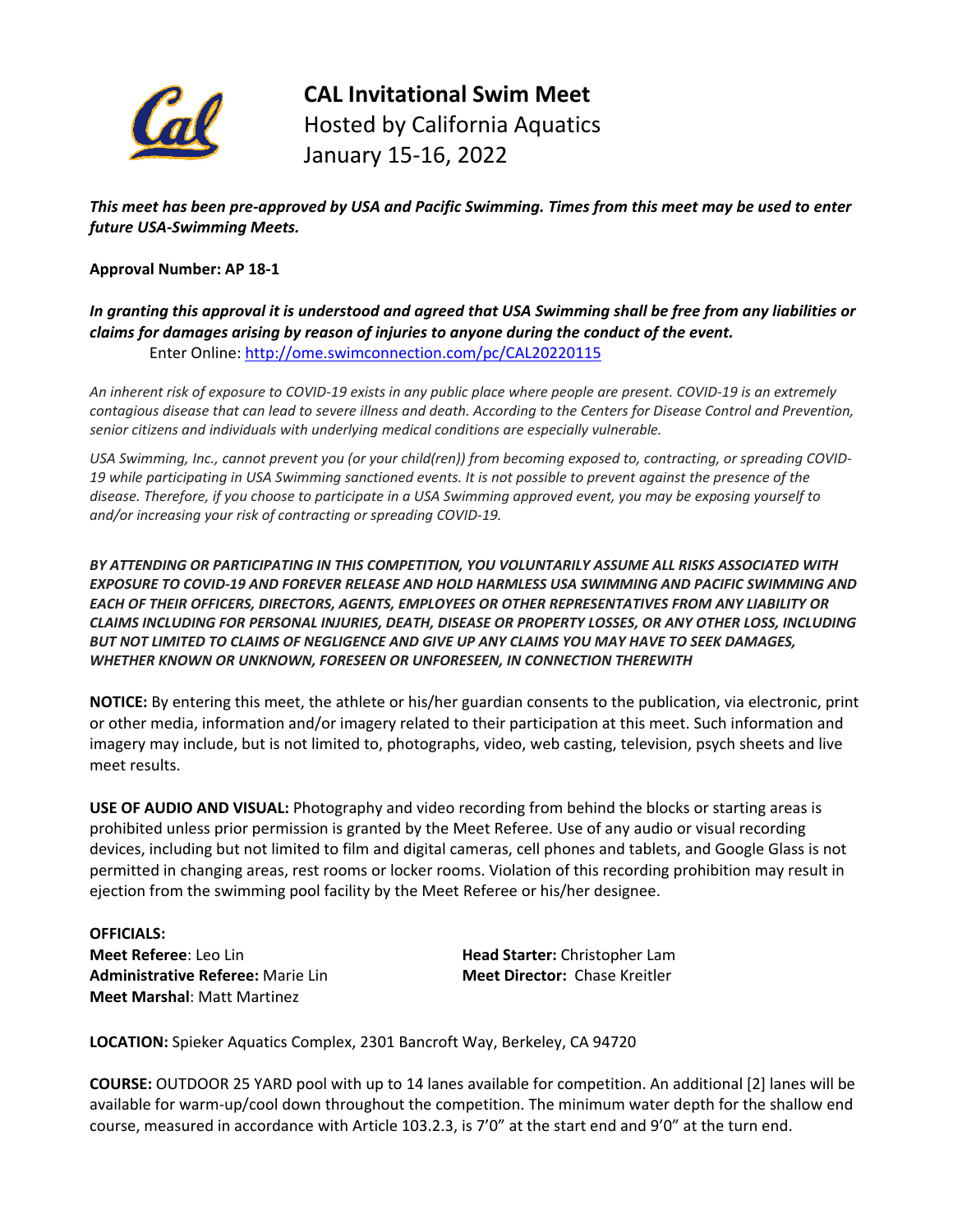**TIME:** Meet will begin at 9:00 AM each day with warm‐ups from 7:30 to 8:45 AM each day. Finals will begin 1 hour after the conclusion of the prelims, but not before 1:00 PM.

### **Covid Protocol:**

- All Athletes must sign the University of California, Berkeley "Cal Invite Waiver Form" and send the signed copy to Chase Kreitler at [chasekreitler@berkeley.edu](mailto:chasekreitler@berkeley.edu) by Wednesday, January 12th. Coaches, please encourage your athletes to complete and return the completed waiver form.
- There will be no access to indoor locker room and toilets. Changing tents and Porta Pottys will be provided and available to athletes, coaches, officials and spectators.
- Athletes, coaches, officials and spectators should practice social distancing and are strongly encouraged to wear a mask in crowded areas.
- Coaches and Officials Hospitality will be provided outdoors this year.
- Anyone entering the office (indoor) will be required to wear a mask and **show proof of vaccination**. An administration desk will be provided outdoors to manage Administrative issues related to the meet.

### **RULES:**

• This meet is open to both USA‐Swimming registered swimmers and non‐USA‐S registered swimmers.

- Current USA and Pacific Swimming rules and warm‐up procedures will govern the meet. A copy of these procedures will be posted at the Clerk‐of‐Course.
- **All events will swim fast to slow**.
- Swimmers may compete in a maximum of three (3) events per day.
- The meet will be capped at a maximum of 500 swimmers, or when the estimated timeline exceeds 5 hours.

• All the 500 Freestyle and 400 IM heats will be swum as timed finals events during the preliminary sessions. Both events will be limited to the first 40 swimmers, and may be swum as combined gender. All other individual events are Trials and Finals (Championship and Consolation Finals)

• All Relay Events are Timed Finals and will swim during the FINALS session.

• If local conditions warrant it the Meet Referee, with the concurrence of the Meet Director, may require a mandatory scratch down. Immediate cash refunds will be made for any mandatory scratches.

• All coaches and deck officials must wear their USA Swimming membership cards in a visible manner.

### **NOTE: Deck Pass is an acceptable form of proof of USA Swimming Membership.**

**UNACCOMPANIED SWIMMERS:** Any USA Swimming Athlete‐Member competing at the meet must be accompanied by a USA Swimming Member‐Coach for the purposes of athlete supervision during warm‐up, competition and warm‐down. If a Coach‐Member of the athlete's USA Swimming Club does not attend the meet to serve in said supervisory capacity, it is the responsibility of the swimmer or the swimmer's legal guardian to arrange for supervision by a USA Swimming Member‐Coach. The Meet Director or Meet Referee may assist the swimmer in making arrangements for such supervision; however, it is recommended that such arrangements be made in advance of the meet by the athlete's USA Swimming Club Member‐Coach.

**RACING STARTS:** Swimmers must be certified by a USA Swimming Member‐Coach as being proficient in performing a racing start; if not, swimmer must start the race in the water. It is the responsibility of the swimmer or the swimmer's legal guardian to ensure compliance with this requirement.

### **RESTRICTIONS:**

- Smoking and the use of other tobacco products is prohibited on the UC Berkeley Campus
- Sale and use of alcoholic beverages is prohibited in all areas of the meet venue.
- No glass containers are allowed in the meet venue.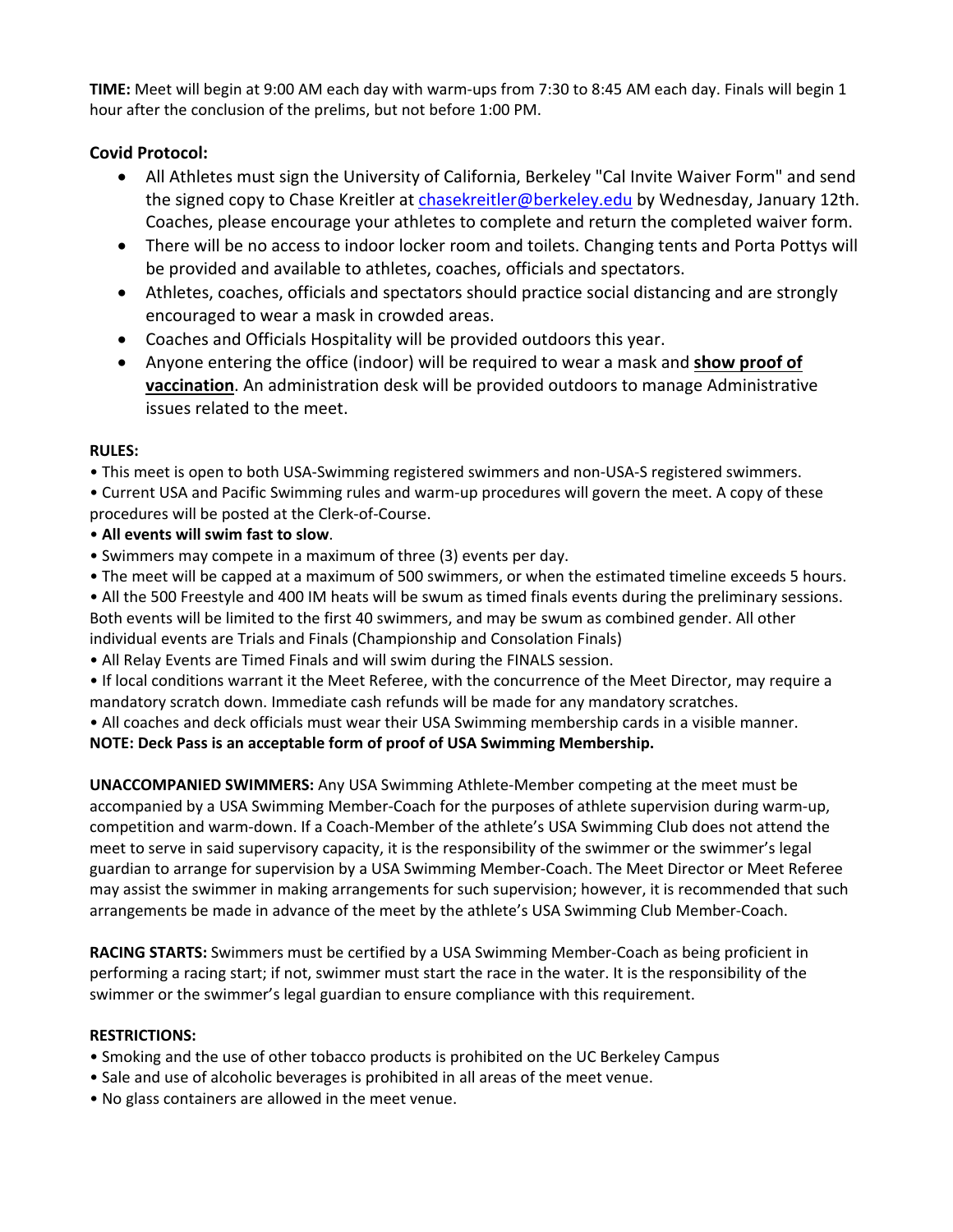- Propane heaters are not permitted except for snack bar/meet operations.
- All shelters must be properly secured.
- Changing into or out of swimsuits other than in designated areas is prohibited.

• Destructive devices, to include but not limited to, explosive devices and equipment, firearms (open or concealed), blades, knives, mace, stun guns and blunt objects are strictly prohibited in the swimming facility and its surrounding areas. If observed, the Meet Referee or his/her designee may ask that these devices be stored safely away from the public or removed from the facility. Noncompliance may result in the reporting to law enforcement authorities and ejection from the facility. Law enforcement officers (LEO) are exempt per applicable laws. 

 Operation of a drone, or any other flying apparatus, is prohibited over the venue (pools, athlete/coach areas, spectator areas and open ceiling locker rooms) any time athletes, coaches, officials and/or spectators are present.

#### **ELIGIBILITY:**

- This is a senior meet intended for swimmers 13 & Over
- Entries with "NO TIME" will not be ACCEPTED
- Swimmers must meet the entry Time Standard listed in the event table in at least 1 event.

• Entry times submitted for this meet will be checked against a computer database and may be changed in accordance with Pacific Swimming Entry Time Verification Procedures.

• Disabled swimmers are welcome to attend this meet and should contact the Meet Director or Meet Referee regarding and special accommodations on entry times and seeding per Pacific Swimming policy.

**CHECK‐IN:** This meet will be pre‐seeded. 400 IM and 500 Free swimmers will be required to check in. Check in for these 2 events will close at 10 AM each day.

**SCRATCHES:** Swimmers will not be penalized for no shows during Preliminaries and/or Finals

**FINALS (POSITIVE CHECK‐IN):** Swimmers may check‐in or declare their intent to swim finals for that day at the beginning competition for that day. Swimmers must check‐in or declare their intent to compete in consolation finals or finals within 30 minutes of the posting of results. In the case where a swimmer declares their intent to swim they must declare their final intention within 30 minutes after the posting of results for their last individual preliminary event. Swimmers not returning to declare their intention will not be seeded into the event.

**ENTRY FEES:** \$10.00 Participation Fee Per Swimmer; \$8.00 per individual event; \$10.00 per relay entry.

**ONLINE ENTRIES:** Entries will be accepted via online entry only. To enter online go to [http://ome.swimconnection.com/pc/CAL20220115](http://ome.swimconnection.com/pc/CAL20150117) to receive an immediate entry confirmation. This method requires payment by credit card. Swim Connection, LLC charges a processing fee for this service, equal to \$1 per swimmer plus 5% of the total Entry Fees. Please note that the processing fee is a separate fee from the Entry Fees. Online entries will be accepted through midnight MONDAY January 10, 2022. **Relay entries will be taken on deck until 10:00AM each day.**